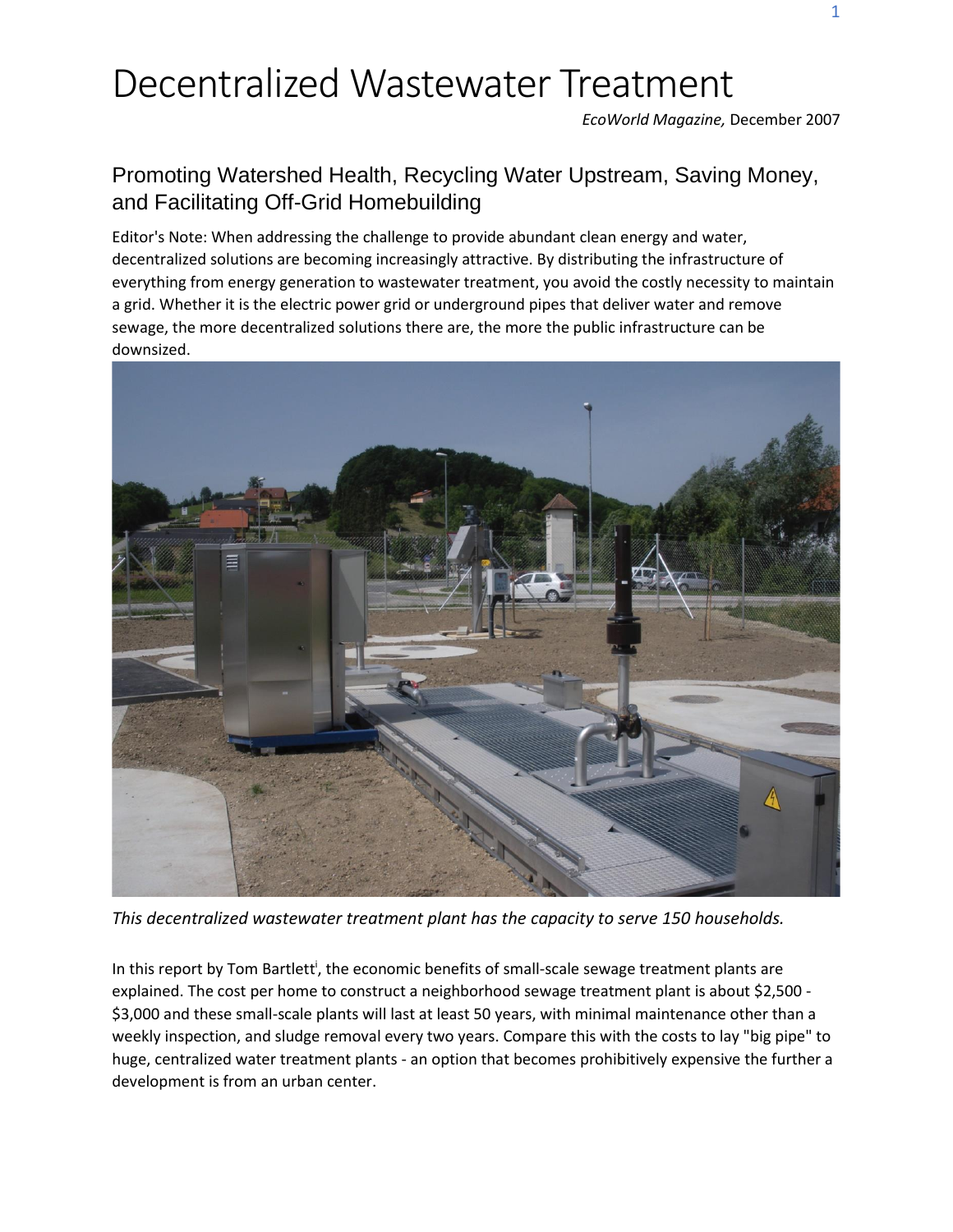*EcoWorld Magazine,* December 2007

With respect to sewage treatment, decentralized solutions often can yield better environmental benefits as well. By treating the water upstream, neighborhood assets requiring irrigation can receive the treated discharge, which in-turn can percolate underground and help refill aquifers. Large-scale sewage treatment plants are often unable to make use of the treated water and instead of being recycled and returned to the aquifers upstream, much of it is discharged into rivers.

> *Because of recent technological advances, spanning the gamut from affordable photovoltaics to nano-tech water filtration membranes, decentralized solutions to energy and water supply are better than ever. This belies the conventional wisdom that we are entering an age of resource scarcity, as energy and water is being harvested and reused more efficiently than ever. This also changes the game of development and public infrastructure. With green cars and off-grid energy and water solutions, appropriate developments don't necessarily have to be within the footprint of existing cities, or within existing centralized public infrastructure. - Ed "Redwood" Ring*

**One of the biggest challenges to implementing comprehensive land use plans is how to accommodate new development in locally designated growth areas that do not have public sewers. Many rural and suburbanized towns in the US face this question.** 

They want to direct growth to the most suitable areas of town - near existing services, such as fire stations and schools, for example - but have no prospect of gaining access to public sewer lines. New development must rely on soils, usually on a lot-by-lot basis, to handle wastewater. The conventional wisdom says that means low densities of development, negating the effectiveness of a growth area.

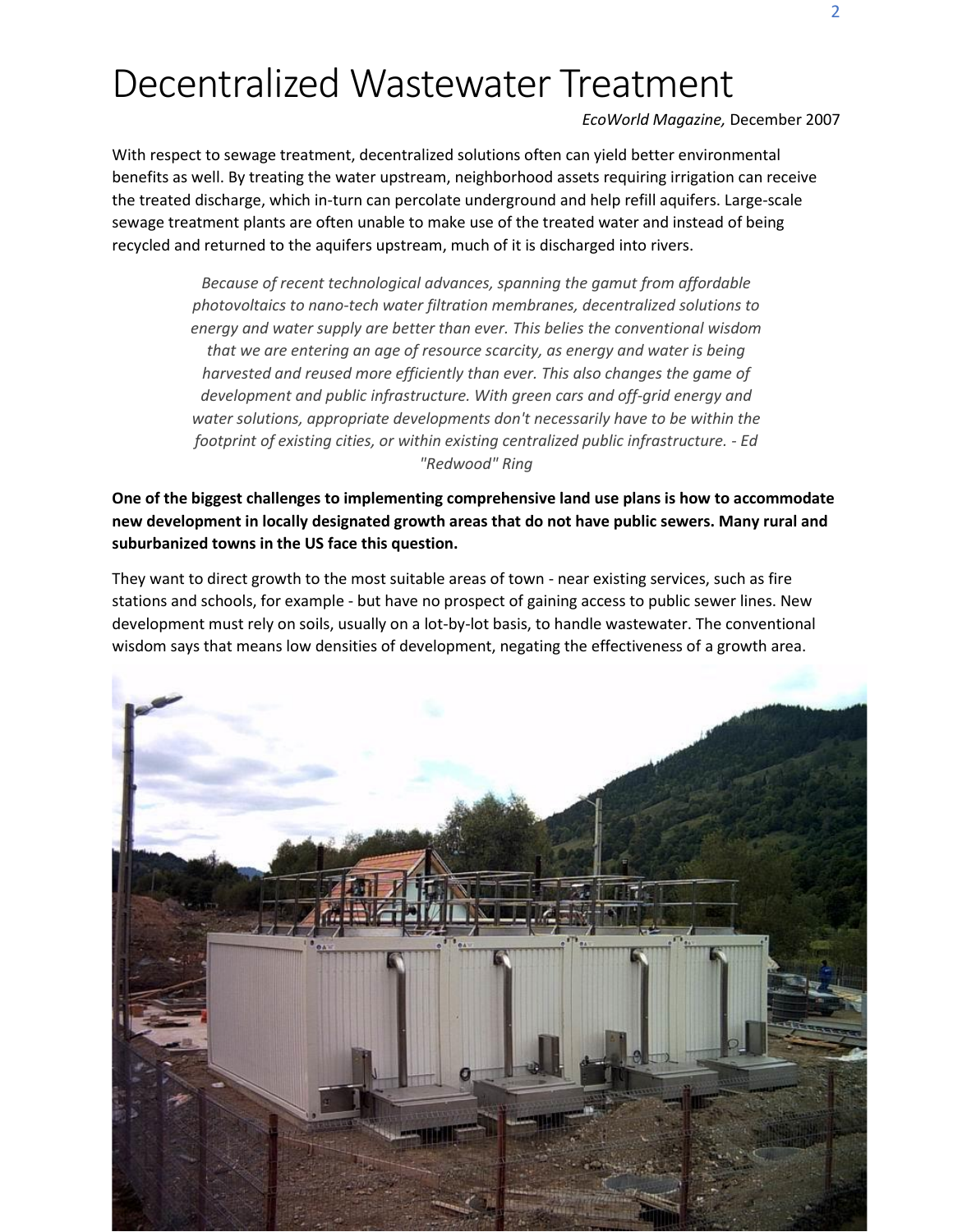*EcoWorld Magazine,* December 2007

However, towns and counties without public sewer systems have options that they may not realize.

Additionally, watersheds in the United States reflect tremendous diversity of climatic conditions, geology, soils, and other factors that influence water flow, flora and fauna. There is equally great variation in historical experience, cultural expression, institutional arrangements, laws, policies and attitudes. With regards to wastewater issues, it would be a mistake to impose a standard model from the federal level to address the needs on a local level. Correspondingly, centralized sewer systems are aging, frequently under funded with respect to replacement costs and expensive to maintain. In addition, centralized sewer strategies are increasingly challenged by environmental and social considerations such as inter-basin transfer issues, aquifer depletion, nutrient loading and urban sprawl.

Decentralized wastewater management has the potential to be the catalyst for the re-creation of our institutions, to support a new agenda, and for rapidly building a flexible infrastructure to sustain the integrity of the natural systems that are essential to a healthy economy. The new emerging civic agenda of smart growth, community preservation, open space planning, ecologically sound economic development, resource conservation, and watershed management demands that we re-think what constitutes assets and liabilities. These are economic, with a capacity of roughly 200,000 gallons per day, these off-grid plants can be constructed at a cost of well under \$3,000 per home. Environmental and quality of life issues and they do not lend themselves to single purpose solutions. They require local community-based consideration within the context of flexible multipurpose planning.



#### *Diagram for a commercial or mixed-use system treating very contaminated influent to a high standard.*

Statistics have shown us that within the U.S., 25% of existing residential real estate and 47% of new construction are served by onsite treatment systems. Many of these systems are acknowledged to be inadequate with respect to soil absorption, nutrient removal, resource protection and public health. Ironically, despite these demographics and EPA policy changes, most regulatory codes as well as most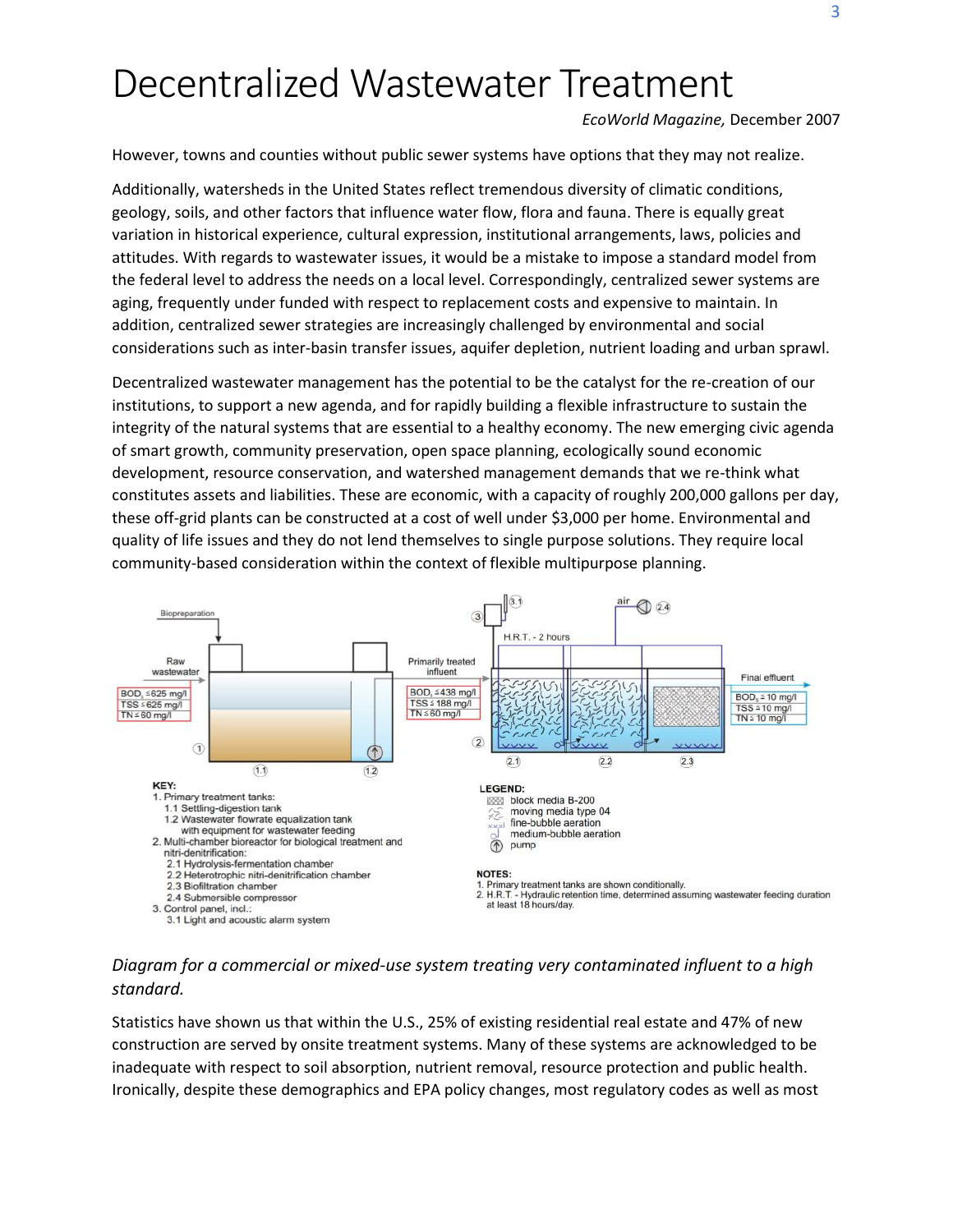*EcoWorld Magazine,* December 2007

municipal and commercial planning continue to consider onsite systems to be temporary solutions awaiting a conventional sewer hookup.

Looking beyond the traditional assumption that wastewater is simply a matter of safe disposal and the public health; the real contemporary wastewater issues are the economic and environmental issues in which the public has a primary interest:

- 1 Drinking water quality
- 2 Deterioration of recreational water resources and other natural systems services
- 3 Property Values
- 4 Economic development in small and rural communities
- 5 Urban sprawl

Decentralized wastewater management is not just about the disposal of wastewater and the public health. It has the potential to contribute to the formation of an infrastructure to sustain watershed integrity. Decentralized wastewater treatment is about the "watershed agenda" and the principles of "community preservation" and "sustainable development". When approaches to the real wastewater issues are successfully accomplished everyone benefits.

1 - Local communities win open space zoning, water quality and supply protection, increased development capacity and an expanding tax base.

2 - Natural systems are sustained through prudent zoning and reduction of non-point pollution.

3 - Developers win additional lots for development and higher margins typically associated with conservation subdivision design and municipal infrastructure.

4 - Regulation wins because it gains partners in compliance management such as the municipality and perhaps a watershed authority.

5 - Citizens and homeowners win because property values are enhanced with municipal infrastructure, water quality and supply management is improved, and economic development and quality of life issues are not restricted by infrastructure limitations.

#### *There are no major obstacles to a decentralized infrastructure for wastewater treatment.*

New technologies in a properly managed context provide the opportunity for a land-based watershed initiative that could significantly reduce small flow point source discharges such as those associated with onsite treatment systems. A decentralized wastewater management infrastructure should include:

1 - Clustered, performance-based, decentralized wastewater management systems

2 - Industrial & commercial pretreatment prior to discharge to existing sewage treatment systems

3 - Wastewater reuse systems